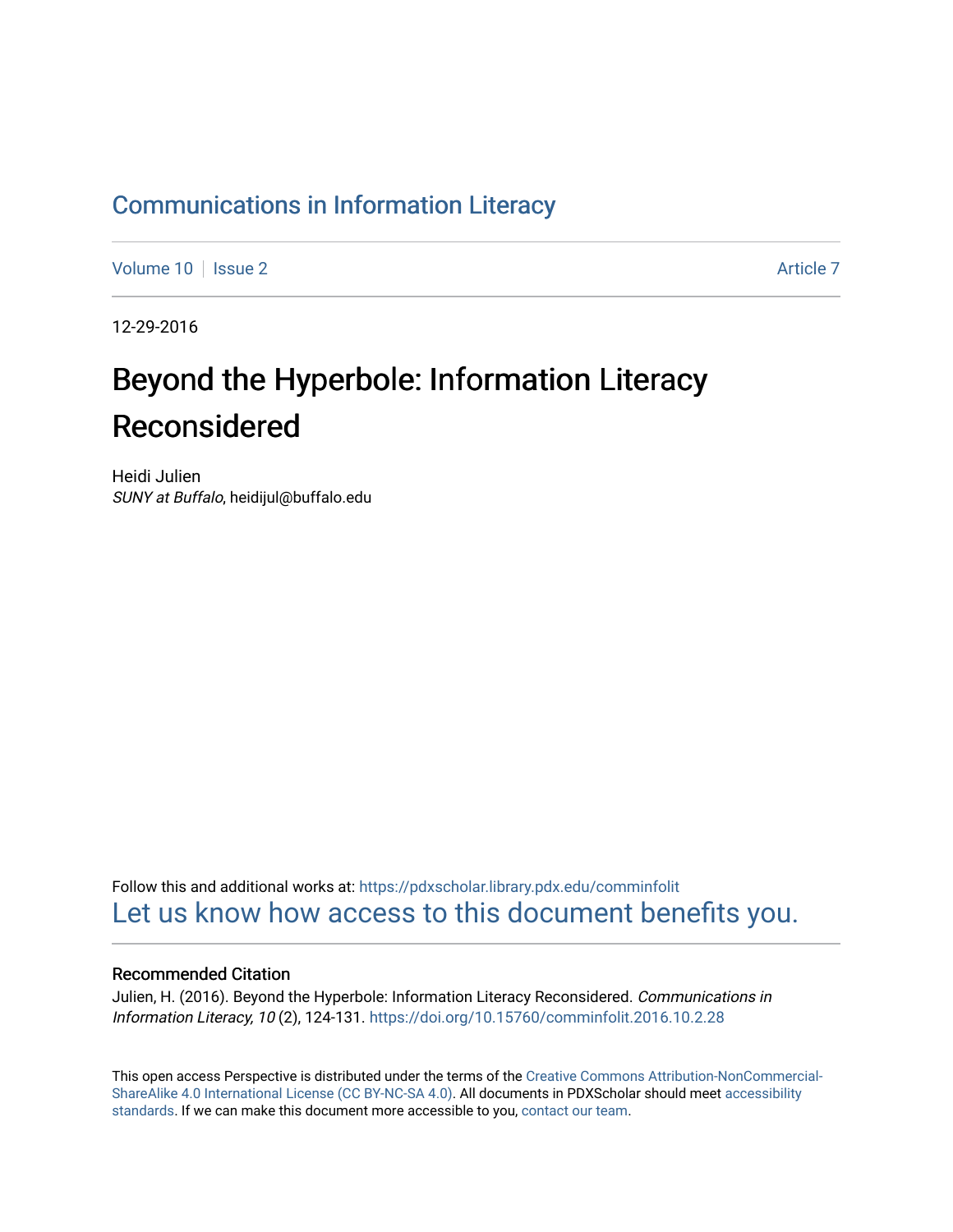# **Beyond the Hyperbole: Information Literacy Reconsidered**

Heidi Julien, University at Buffalo

#### Abstract

Information literacy, as a concept, has suffered from terminological confusion and has been burdened with untenable expectations. In addition, insufficient attention has been given to the place of information with the context of information behavior or information practices generally. Significant challenges remain to developing information literacy, but its value remains relevant.

*Keywords*: information literacy; digital literacy

### Julien, H. (2016). Beyond the hyperbole: Information literacy reconsidered. *Communications in Information Literacy, 10*(2), 124-131.

Copyright for articles published in *Communications in Information Literacy* is retained by the author(s). Author(s) also extend to *Communications in Information Literacy* the right to redistribute this article via other scholarly resources and bibliographic databases. This extension allows the authors' copyrighted content to be included in some databases that are distributed and maintained by for-profit companies. All other rights of redistribution are licensed by Communications in Information Literacy under Creative Commons Attribution-NonCommercial-ShareAlike 4.0 International (CC BY-NC-SA 4.0).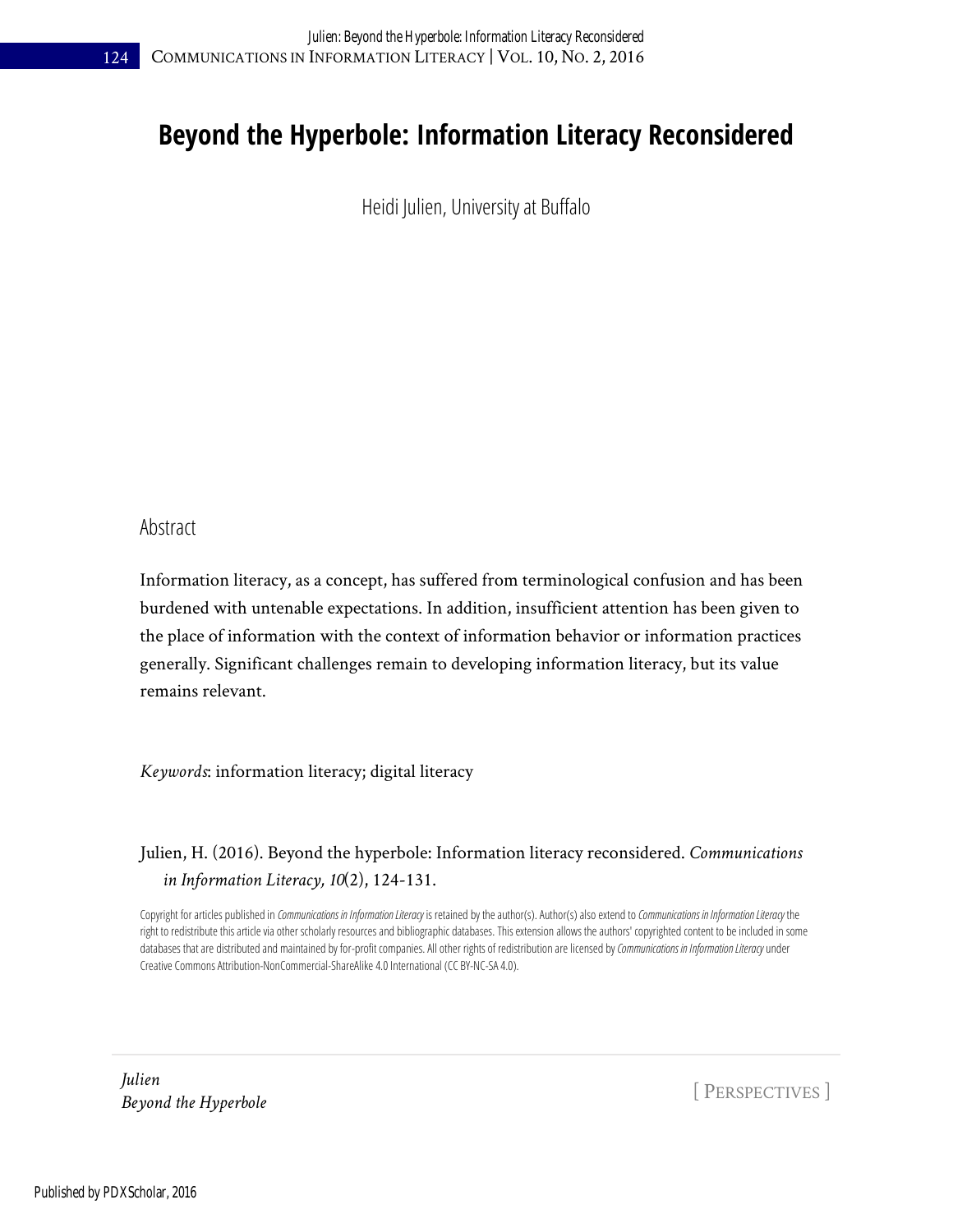# **Beyond the Hyperbole: Information Literacy Reconsidered**

### **Introduction**

Information literacy has been lauded as a potential savior for multiple global challenges. The United Nations enumerates our primary, current global issues [\(http://www.un.org/en/globalissues/index.shtml\)](http://www.un.org/en/globalissues/index.shtml), which include a range of challenges, from aging and climate change to environmental sustainability; human rights; peace and security; refugees; and terrorism. The United Nations Educational, Scientific, and Cultural Organization (UNESCO) makes significant claims about the key role of information literacy in addressing these challenges and achieving goals such as good government and democracy (2009). Such claims may excite librarians, who rightfully lay professional claim to information literacy expertise, but they place unmanageable burdens on information literacy as a concept. Information literacy remains elusive for much of the general population, and information literacy instruction is challenged by significant barriers to success. Before exploring these issues, this paper discusses the fundamental challenge of definition.

# **Conceptual Confusion**

The concept of "information literacy" is troubled by terminological confusion and frequent messiness. In library and information science we use a very wide range of terms in this general topic area: information/digital/media/ICT/computer/

computational/technological/trans-/meta- literacy/fluency, among others. Although particular authors, organizations, or institutions will insist on specific and unique meanings for these terms, in practice they overlap in their meanings, and, importantly, are employed differently by different speakers, authors and agencies. Thus, understanding of a particular term's meaning, from any single perspective, requires careful investigation, and assumptions of mutual understanding are perilous. There is cachet in using the term "digital," so "digital literacy" is perhaps a term to be preferred, unless one wishes to include non-digital literacies. The concept of literacy itself has broadened in contemporary usage, from traditional notions of reading and writing, to a more expansive definition that includes a range of texts, written or otherwise. Thus, "text" refers to the traditional written word, recorded on paper or digitally, but also to a range of multi-media. In addition, competencies

[ PERSPECTIVES ]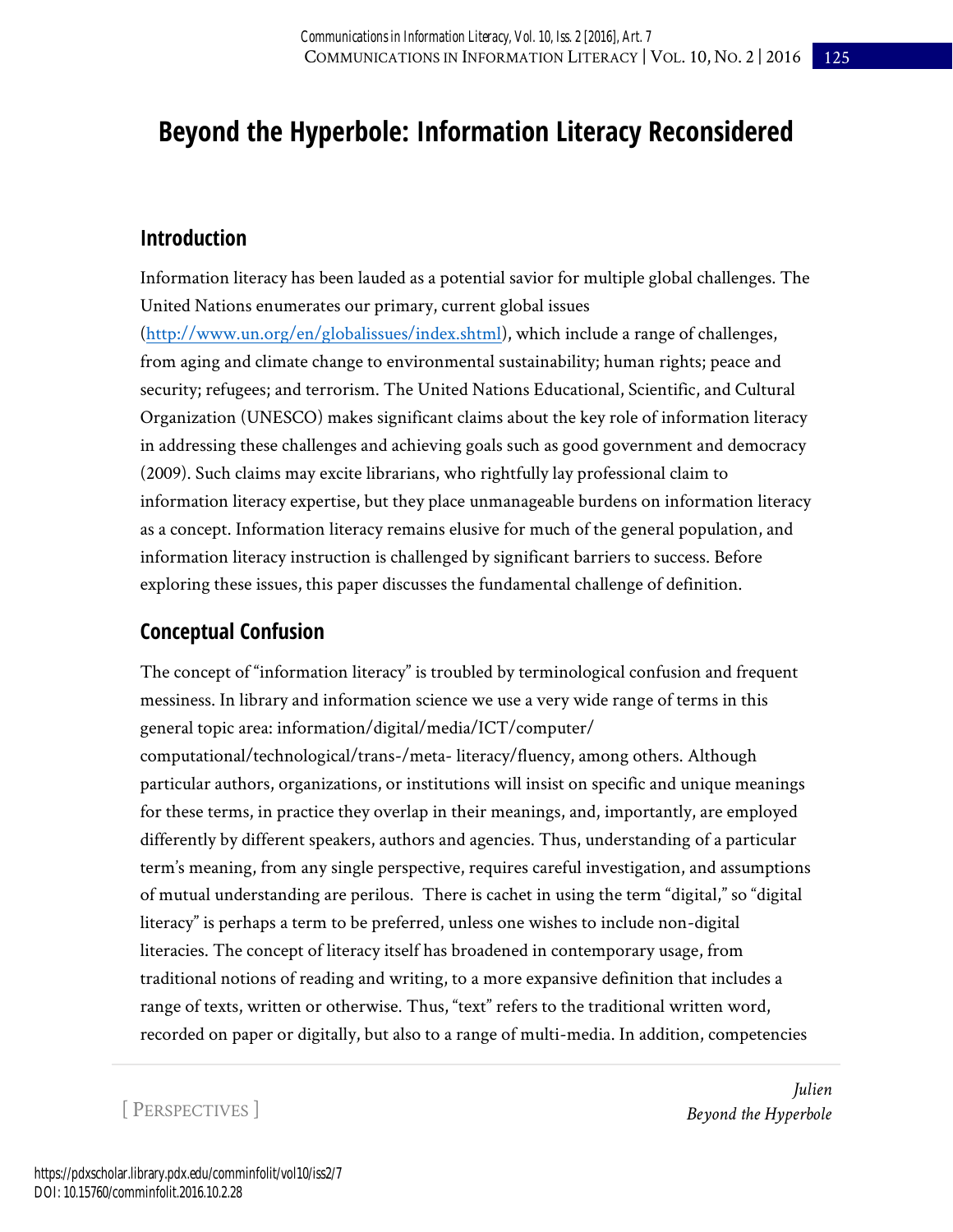with "text" have also expanded beyond traditional consumption to include interpretive and creative competencies. It is now well understood (in theory, if not reflected in practice), that these competencies are culturally situated within particular social conditions. So, literacy is meaning-making within a social, economic, political, technological (etc.) context (Hoechsmann & Poyntz, 2012). This meaning-making will, therefore, differ in profound ways for people of different ages and educational backgrounds in different cultural and economic circumstances, supported by different technological affordances.

From a pragmatic perspective, and particularly in the context of higher education, information literacy may be defined as the set of skills, knowledge, and attitudes required to access information effectively, efficiently, and ethically. More broadly, information literacy ought to include knowing how to interpret and evaluate information, and how to use it to make meaning across a range of contexts: in decision-making, in creative activities, in academic pursuits, in daily life, and in the workplace. Crucially, information literacy must go far beyond the narrow confines of competence with academic information sources, the traditional purview of those information literacy super-fans, academic librarians.

### **Burdens**

In addition to terminological confusion, it is also important to recognize the immense burdens that we have placed on the term "information literacy" (and its synonyms). From the UNESCO perspective (UNESCO, 2009), media and information literacy (the preferred UNESCO term) is fundamental to freedom of expression and information, and empowers citizens to recognize how media and other information providers function. For UNESCO, media and information literacy supports the ability to critically evaluate information and to make informed decisions. UNESCO emphasizes citizens' dual roles as consumers and as producers of information and media. The expectations placed on this concept, however, are quite particular: for UNESCO, media and information literacy is essential to sustainable human development, participatory civic societies, sustainable world peace, freedom, democracy, good governance, and fostering of intercultural knowledge and mutual understanding. These goals are laudable but lofty, and they place a range of serious burdens—intellectual, political, and practical—on a concept such as information literacy.

While some of these claims may have merit, there is no doubt a significant element of hyperbole within them. When similar claims come from the lips of librarians, perhaps a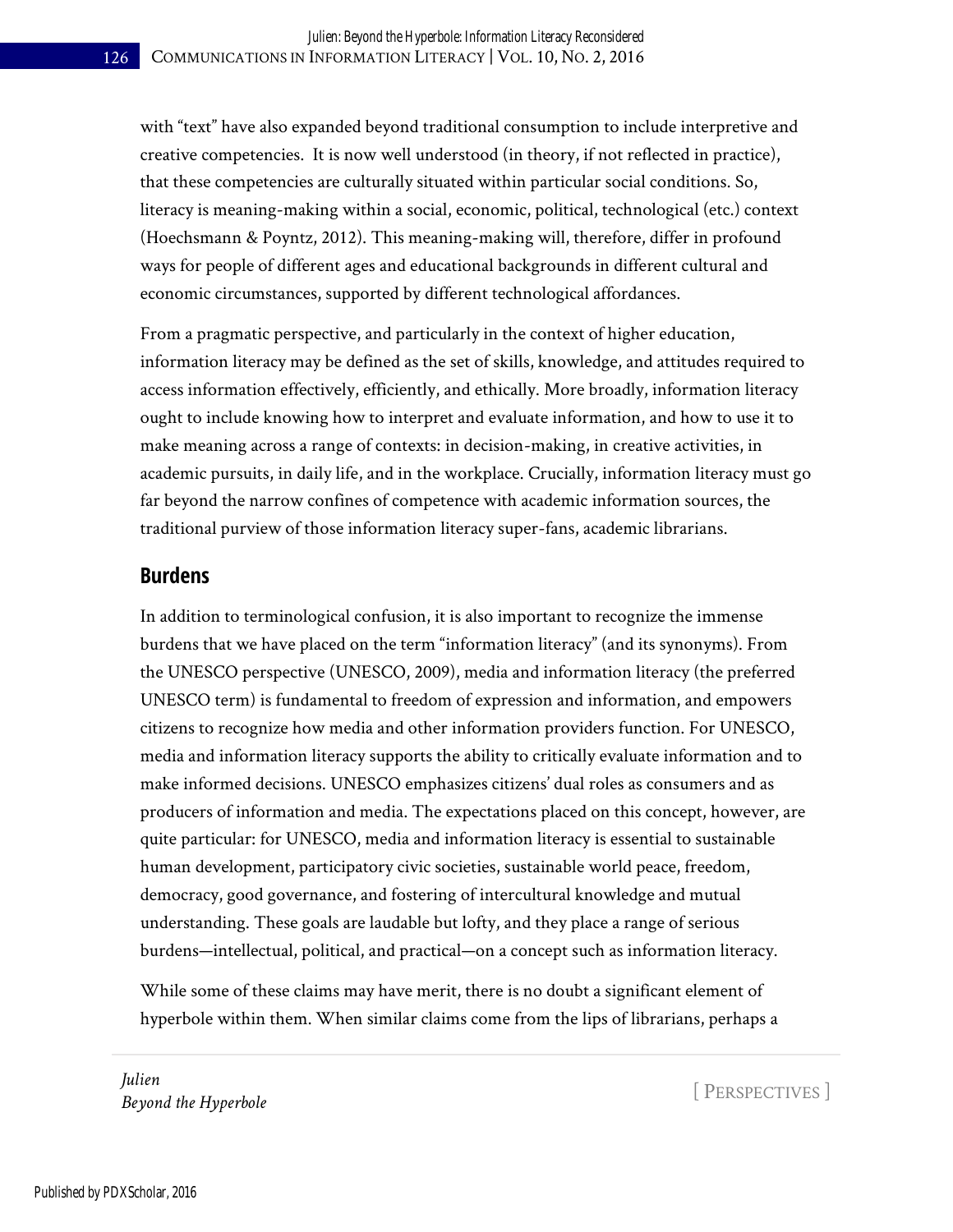motivation for self-promotion or even self-preservation is palpable, for it is our community of practice, the community of librarians, which has most emphatically claimed ownership of information literacy. Deconstructing the motivations for those claims will be left to others, but the fact remains: we see ourselves at the forefront of these great goals when the notion of information literacy is invoked.

# **Information Practices**

Although librarians like to "own" information literacy, the place of traditional approaches (that is, the standard introduction to information searching and evaluation that comprises the majority of "information literacy instruction" in academic libraries) merits attention. In particular, consultation of formal information sources (published materials) and rational searches reflect a relatively small proportion of information behavior (or information practices). The expertise of librarians typically lies in facility with formal information sources, and with efficient and rational approaches to information searching. However, it would be wise to contextualize information literacy within a larger context of information practices generally, since information literacy is really all about information practices. People's information practices are socially and culturally situated, mediated, and coconstructed with others in their social and cultural milieux. Thus, information practices are situated, social, and embodied. They are culturally and contextually bound, so information literacy therefore takes very different forms, depending on context. In addition, as we seek to develop information literacy skills in our clients, we need to remember that information seeking is a dynamic process—information needs may arise or dissipate quickly, and "need" is changeable. We ought not to assume simple, linear models of information seeking (Case, 2012; Cole, 2012).

Our information literacy instruction also needs to be informed about other aspects of information practices. For example, people tend to favor habitual practices, and very often act on the principles of convenience and efficiency, which strongly affect those information practices that librarians might call "ideal." We also know that source memory is fragile and easily confused. That is, people have a hard time recalling the source of "facts," of what they "know" to be true; thus, subjecting preconceived ideas or opinions to critical evaluation is a very tricky business. In other words, teaching people to evaluate information is not as straightforward as simply providing lists of evaluative criteria. "Education" of any kind does not work on a banking model; as Brenda Dervin noted decades ago, people's brains are not

[ PERSPECTIVES ]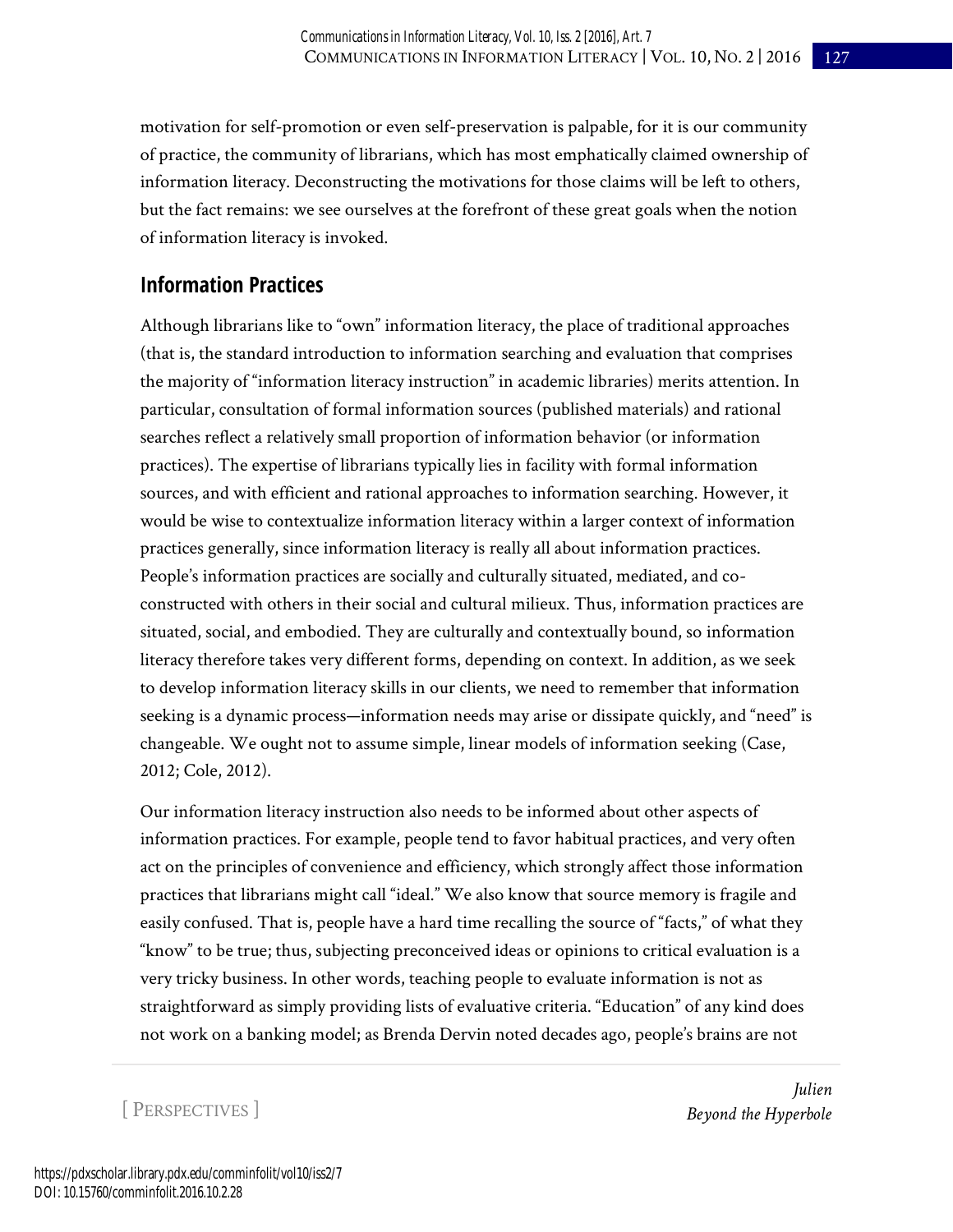empty buckets into which we can toss "bricks" of useful information, such as information literacy skills (Dervin, 1983).

#### **Human Nature**

We also know that a significant driver of decision-making is social conformity, so that if one's neighbors are doing something, one is more inclined to do the same. This is important when considering what techniques will encourage behavior change—information literacy is a necessary but insufficient basis for change. More important is appealing to social norms; those are key to changing behavior.

So, my claim is that if we account for social conditions and context, for the complexity of information behavior or information practices in general, and for common cognitive confusions, this diversity of complications and limitations reduces significantly the potential claimed for information literacy to ameliorate social and political challenges.

We also need to keep in mind that while some level of information literacy may promote pro-social behaviors and attitudes, people balance meeting their own needs with a more altruistic focus on social benefits. We need to seriously ask whether we really expect that information literacy alone can shift that balance of attention towards the social good. Would a stronger grounding in information literacy change the attitudes and behaviors of terrorist extremists? Could enhanced information literacy alter violent worldviews? Or promote sustainable environmental practices? Unfortunately, it is quite common for perfectly well-educated, and information literate, individuals to hold beliefs that many other, equally well-educated and information literate individuals would abhor.

## **Challenges to Developing Information Literacy**

We also need to understand how information literacy skills are developed. These skills are not developed through experience alone; this holds true especially for evaluation skills. Equally, effective and efficient information-finding skills take time and effort to learn. Information is organized in complex ways, and can be difficult to find and to evaluate. We recognize that, for most people, confidence in information skills exceeds actual skill level (Gross & Latham, 2012). Many people do not understand the context of information—how or why it is produced, nor the purposes for which different types of information are made available. Thus, critical evaluation is difficult. In addition, many people do not understand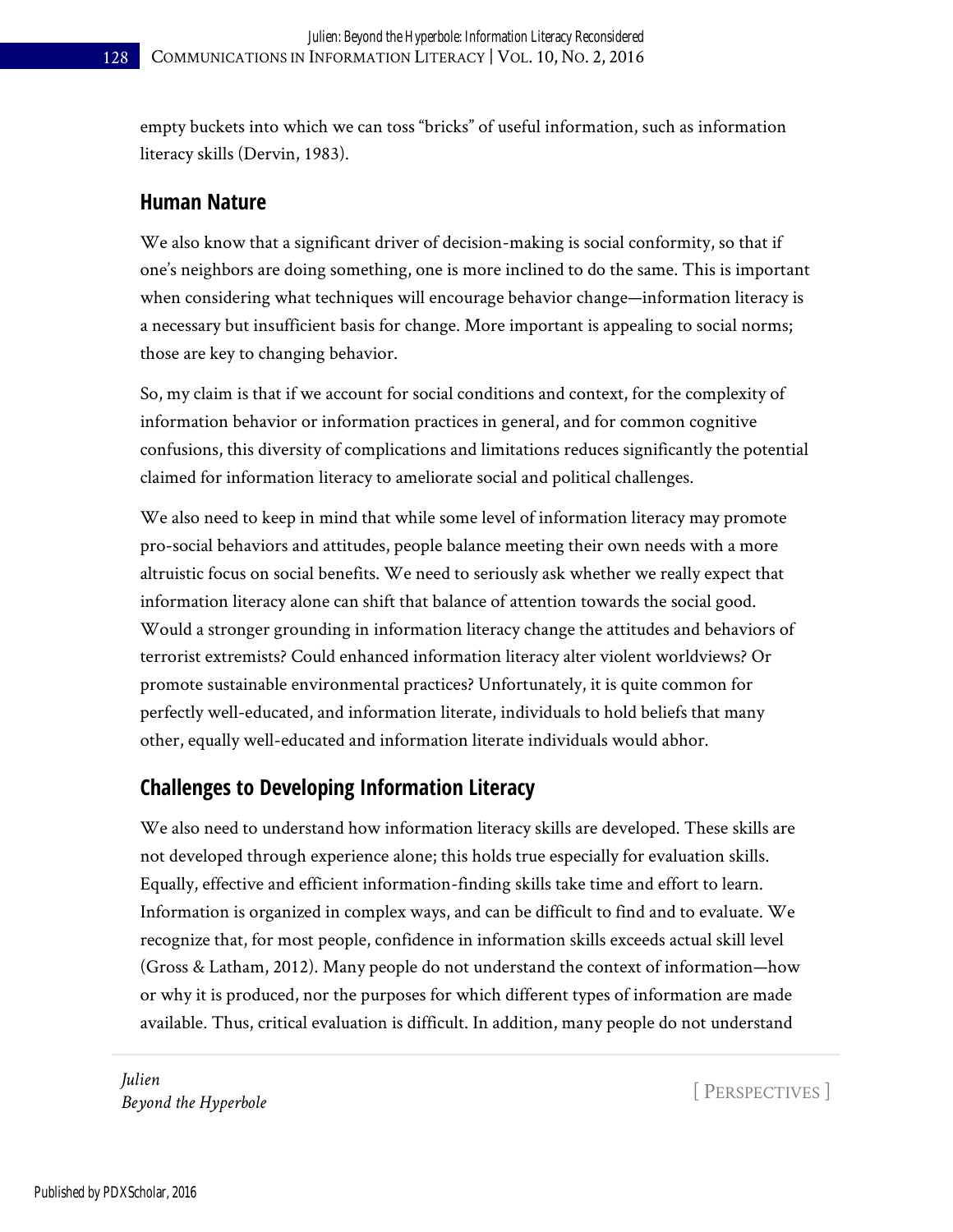(or respect) ethical boundaries on using others' ideas and writing, relying on cut-and-paste techniques to bring disparate information together. Given this status quo, what can be done? Presumably, information literacy skills can be learned from teachers in school; however, there is ample evidence for the challenges associated with that goal, and the paucity of solid outcomes (Julien & Barker, 2009; Smith, DeLong, Given, Julien & Oullette, 2012). Many school teachers are not information literate themselves, and even when curricular mandates are in place, information literacy instruction is typically not tested, and so is given short shrift. Thus, students graduating from secondary school are not typically information literate. At the post-secondary level, information literacy instruction is often limited, or is unsystematic or poorly implemented. Similar concerns apply to opportunities at public libraries and other community centers, where typically few formal information literacy instruction opportunities are offered, and where librarians are not viewed as information literacy experts.

An ongoing challenge is that there are widely-held but unsupported beliefs about the information literacy skills of "digital natives," as well as inappropriate assumptions that experience with computing technologies without formal information literacy instruction will lead to information literacy. Another challenge is unfounded assumptions about the capacity of libraries to play significant roles in developing citizens' information literacy skills. Libraries often face severe resource challenges, library administrators may place relatively little emphasis on client training in information literacy, library patrons may lack confidence in the potential for librarians to contribute to information literacy training, and librarians are often poorly prepared for instructional work (Julien & Genuis, 2011). Typically, there is limited coordination between school teachers and librarians in public libraries and academic libraries, as well as insufficient numbers of teacher-librarians in schools. In many jurisdictions globally, librarian positions in schools have been eliminated entirely. Where potential exists for librarians across contexts to work together to develop community capacity in information literacy, actual cooperation or coordination is not the norm.

# **The True Potential for Information Literacy**

As a scholar who has been thinking and teaching in the area of information literacy for over two decades, I am convinced that information literacy is critical to many important social phenomena, including positive health outcomes (of particular importance when so much

[ PERSPECTIVES ]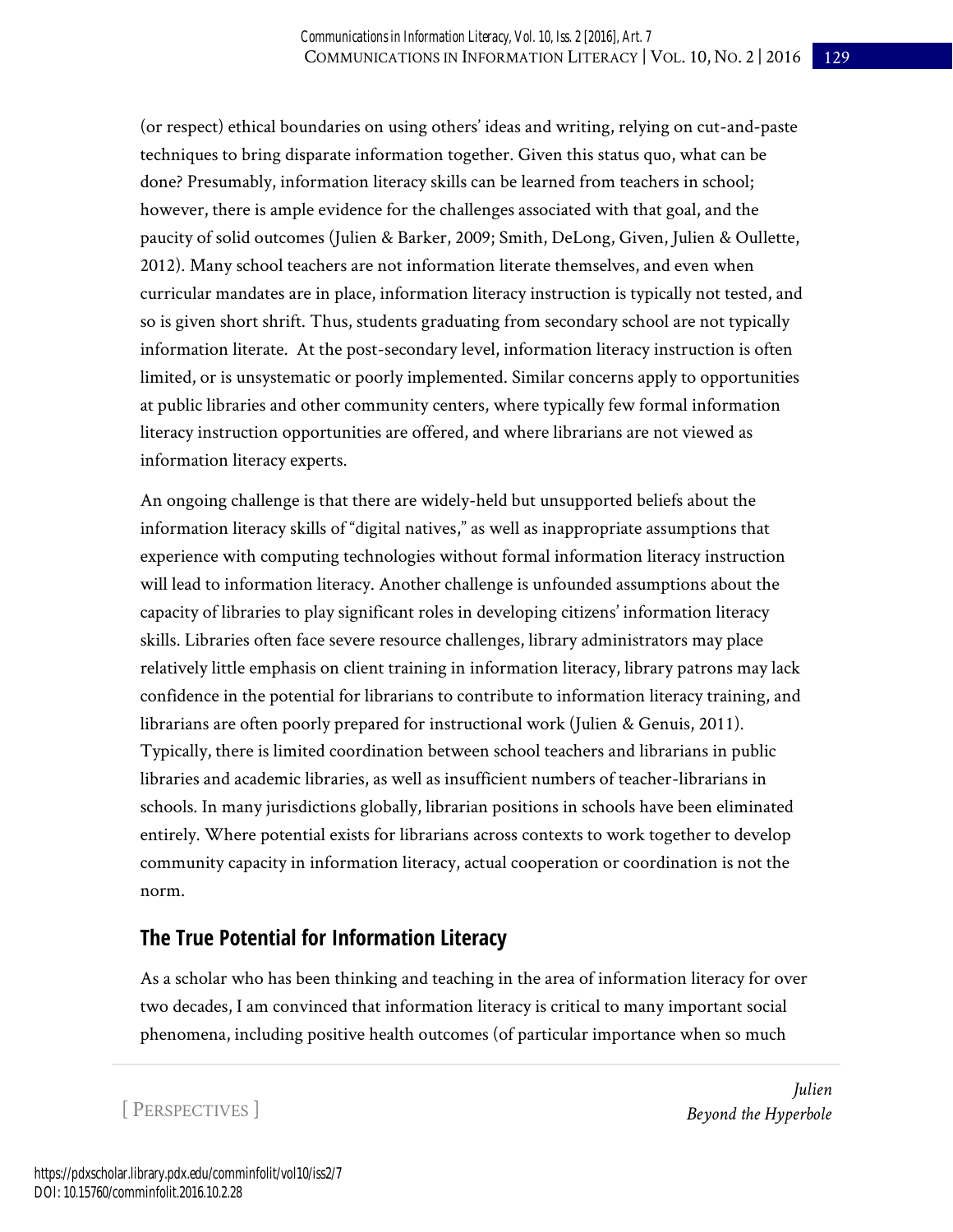health information is now obtained online), workforce development, and participative governance (since participatory citizenship is dependent upon relatively sophisticated information-finding skills). Increasingly, governments are delivering information and services online, and online only, which requires citizens to be at least minimally information literate in order to access that information. In addition, participation in the "commons" and in "civil society" depends on citizens' ability to find and evaluate information. Information literacy is also recognized as an essential competency for job performance, since information gathering, manipulation, and application are key work tasks. Those without good information literacy skills will be marginalized in private and public life, including employment.

In order to promote these positive outcomes, I propose that librarians need a solid understanding of information practices or information behavior, and the place of information literacy within that theory. This is the work of educators in library and information science, and curricula in these programs of study should graduate information professionals who are fully versed in that theory and its application in information service contexts. In addition, there is significant need for collaboration among all stakeholders, including funders and policy makers; libraries and librarians; schools and teachers; and parents. None of these entities can ensure development of information literacy alone: collaboration and participation from all these perspectives is needed to cultivate information literacy among citizens of all ages and backgrounds. Above all, what is needed is a sense of perspective. Information literacy is not a silver bullet to slay the world's ills, nor sufficient to achieve all of humankind's loftiest goals, but it is an important goal, and should remain on our practice and advocacy agendas.

## **Acknowledgments**

An earlier version of this paper was given as a plenary presentation at the European Conference on Information Literacy, 2015. Many of the ideas in this paper have been expressed in various forms in the author's earlier works.